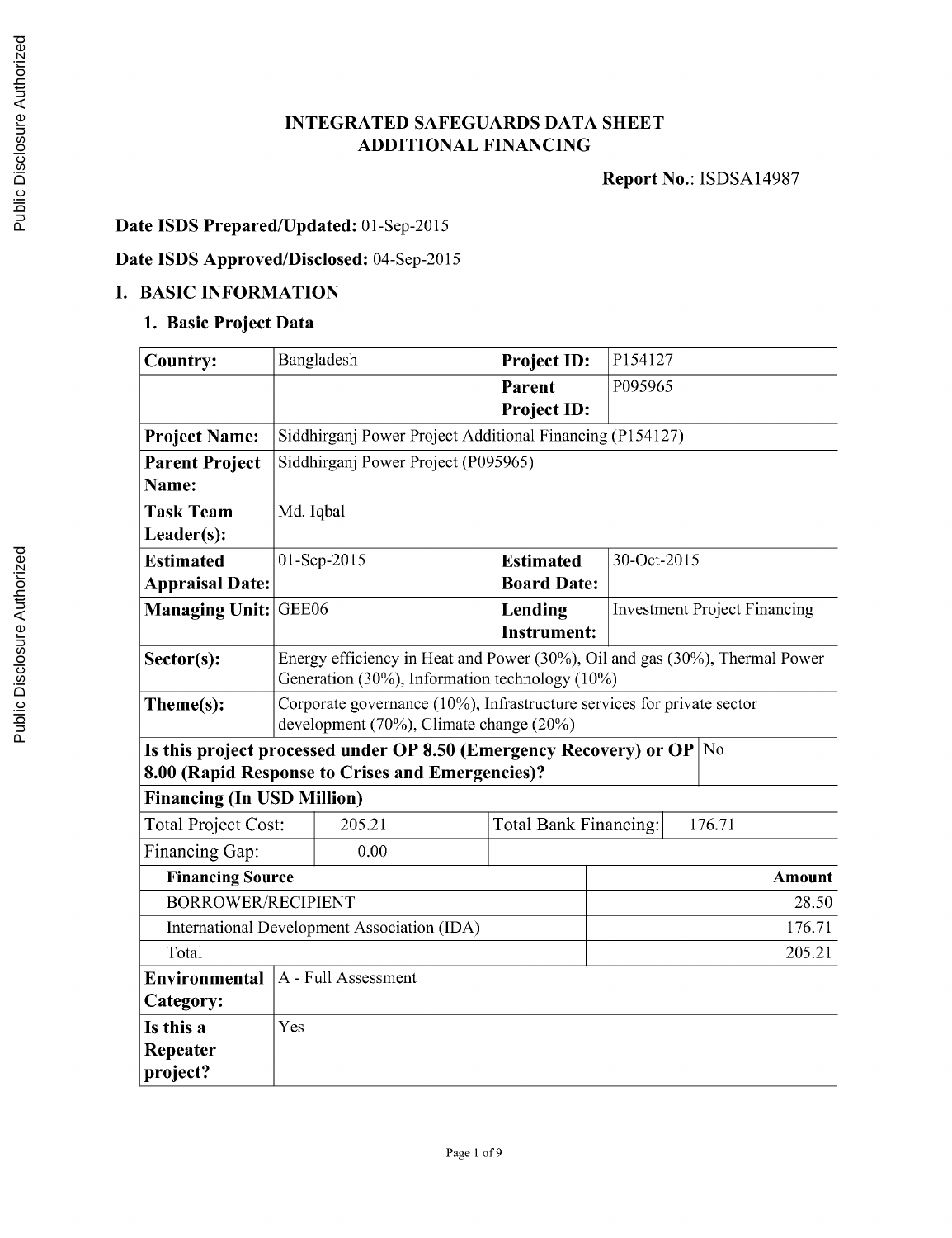## **2. Project Development Objective(s)**

#### **A. Original Project Development Objectives - Parent**

**The primary development objective is** to support investments in peaking power supply capability in Bangladesh such that unmet demand for energy is reduced **by** 1-billion kWh per year. Unmet demand has an economic cost of at as much as 2% of **GDP.**

**A** secondary development objective is to build capacity among the implementing agencies: Elctricity Generation Company of Bangladesh, Power Grid Company of Bangladesh, and Gas Transmission Company Limited **(GTCL).**

### B. **Current Project Development Objectives - Parent**

Increase supply of electricity to Bangladesh grid network.

### **C. Proposed Project Development Objectives - Additional Financing (AF)**

### **3. Project Description**

The original Project (Siddhirganj Peaking Power Project) was an integrated natural gas-to-power project and the initial design had a **300** MW peaking power plant (gas-fired) to meet electricity shortages during peak periods. However, in view of increasing electricity demand and continued gas and power supply shortages in Bangladesh, the Government proposed to upgrade the power plant to an energy-efficient, combined cycle design. **EGCB** then contracted a **335** MW combined cycle power plant **(CCPP).** The **CCPP** will increase power supply in both peak and off-peak periods, instead of only peak times as per the original PDO. It will address the severe power shortages and meet the goals of Government's massive power generation expansion plan.

The additional financing is required because the **CCPP** has a higher capital cost vis a vis that of the peaking power plant. In addition, because the depreciation of the SDR against the **US** dollar has significantly reduced the value of the original credit in **USD** terms, there is a need for more funds to pay for contracts already under execution. Higher **IDA** commitments are required for the selected contracts and financing of price and physical contingencies. No further changes are proposed. **EGCB** is the only recipient of the **AF** and the proceeds of the **AF** will not benefit the other two implementing agencies, PGCB and **GTCL.**

### **4. Project location and salient physical characteristics relevant to the safeguard analysis (if known)**

The **CCPP** is being constructed in the Siddhirganj power complex located within Siddhirganj Thana under Narayanganj district which is known as an Industrial area. The site for the power plant is within **88** acre property owned **by** the BPDB, currently managed **by EGCB** Ltd. The land requirement for the **CCPP** is 9.24 acre, while the requirement of the open cycle peaking plant was about **6** acres.

It is approximately 20 km North-East of Dhaka and is easily accessible from Dhaka-Chittagong Highway. There are 4 gas fired power plants (under operation and construction) within the Siddhirganj Power Generation Complex. These are: (i) BPDB's **210** MW steam plant in operation (now under maintenance), (ii) ADB funded two 120 MW capacity peaking power plants in operation, (iii) one **100** MW rental power plant in operation **(HSD** based) and (iv) the **335** MW **CCPP** (under construction with World Bank finance). In addition, within **2-3** km radius, there are **5** other gas-fired power plants. These are: (i) **AES** Haripur **360** MW private power plant, located about 1km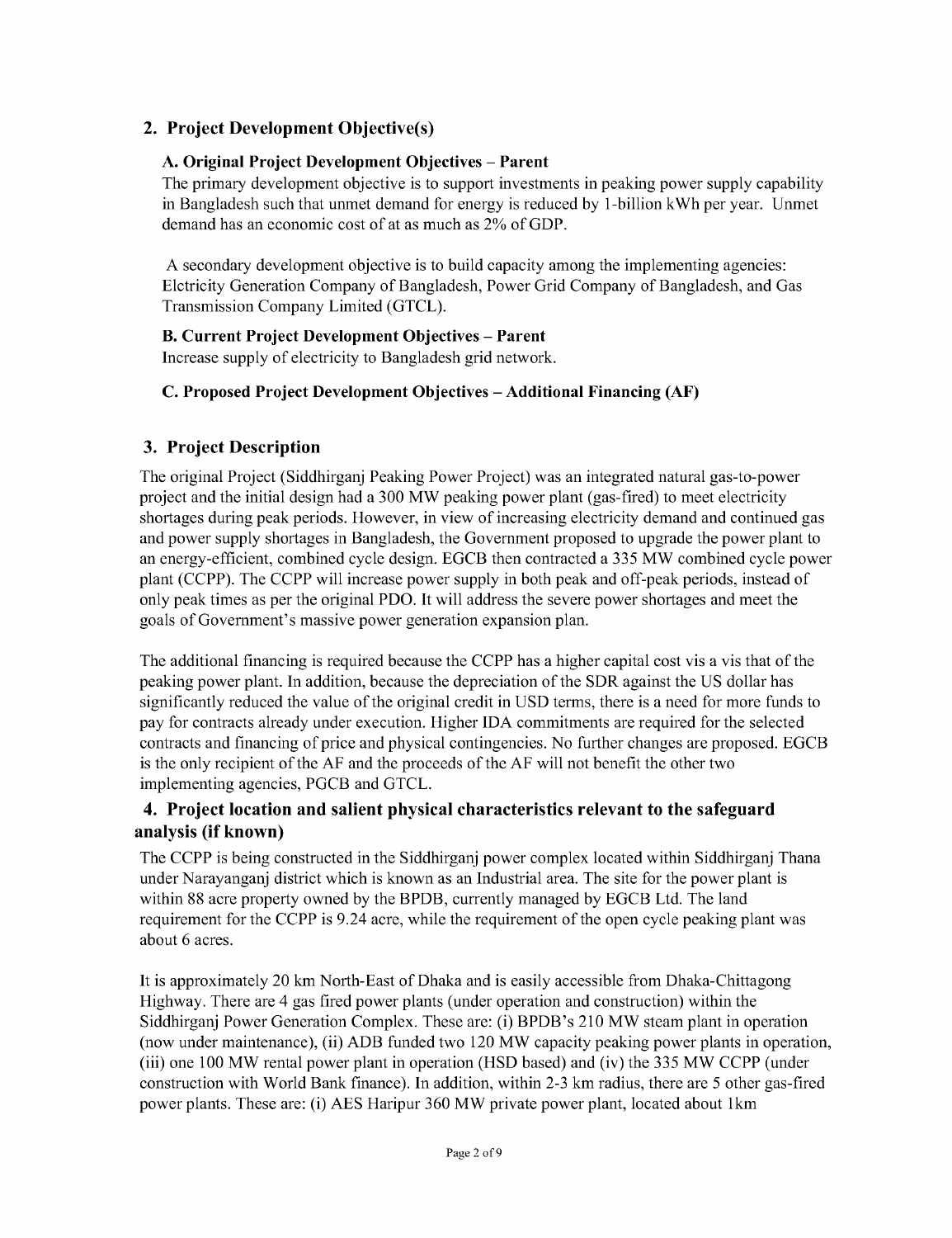downstream of the Siddhirganj site; (ii) 412 MW **CCPP** on the other side of the river, owned **by EGCB;** (iii) BPDB owned **99** MW Gas Turbine power plant; (iv) the lx1 **10** MW **NEPC** barge mounted private power plant; and (v) **100** MW Dutch Bangla rental power plant (furnace oil based). The site of the recently closed-down Adamjee Jute Mill is located immediately along the southern boundary of the Siddhirganj plant complex, which is now being converted into an Export Processing Zone (Special Economic Zone). On the northern side, there is a steel re-rolling mill, and also a couple of brick kilns. There are many other small and medium industries within and around the Siddhirganj area.

# **5. Environmental and Social Safeguards Specialists**

Iqbal Ahmed **(GENDR)** Sabah Moyeen (GSURR) Shakil Ahmed Ferdausi **(GENDR)**

| <b>6. Safeguard Policies</b>           | <b>Triggered?</b> | <b>Explanation (Optional)</b>                                                                                                                                                                                                                                                                                                                                                                                                                                                                                                                                                                                                                                                                                                                                                                                                                                                                                                                                                                                                                                                                                                                                                                                                                                                                                                    |
|----------------------------------------|-------------------|----------------------------------------------------------------------------------------------------------------------------------------------------------------------------------------------------------------------------------------------------------------------------------------------------------------------------------------------------------------------------------------------------------------------------------------------------------------------------------------------------------------------------------------------------------------------------------------------------------------------------------------------------------------------------------------------------------------------------------------------------------------------------------------------------------------------------------------------------------------------------------------------------------------------------------------------------------------------------------------------------------------------------------------------------------------------------------------------------------------------------------------------------------------------------------------------------------------------------------------------------------------------------------------------------------------------------------|
| Environmental<br>Assessment OP/BP 4.01 | Yes               | The original project triggered the Environmental<br>Assessment (OP/BP 4.01) safeguard policy, and was<br>classified as Category 'A.'. The Combined Cycle (CC)<br>power plant is now being constructed in the same location<br>identified for the peaking (open cycle) power plant. A<br>rapid EIA was carried out in 2010 to assess the additional<br>environmental issues, since the peaking plant technology<br>changed to a combined cycle (CC) unit with a 335 MW<br>electricity generation capacity. Further, a detailed EIA<br>was carried out in July 2012, cleared by the bank and<br>disclosed in the country and at Info Shop.<br>The additional financing will fill only the financing gap to<br>the power generation component, which will not trigger<br>any new environmental safeguard policies. The CCPP<br>does not trigger any new environmental safeguards<br>policies. The major environmental impacts are expected<br>from cooling water requirements and discharges; noise<br>and air emissions; and ground level pollution. However,<br>most of the adverse impacts are expected to be limited to<br>the local environment. The majority of these<br>environmental impacts will be minimized, avoided or<br>compensated with a careful design and implementation of<br>the environmental management plan. |
| Natural Habitats OP/BP<br>4.04         | No                | There are not any natural habitat are at or surrounding the<br>project location. It is highly unlikely that any natural<br>habitat formed largely by native plant and animal species<br>will be affected or modified during the construction phase<br>of water transmission and distribution lines.                                                                                                                                                                                                                                                                                                                                                                                                                                                                                                                                                                                                                                                                                                                                                                                                                                                                                                                                                                                                                              |
| Forests OP/BP 4.36                     | No                | The project is expected have no impacts on the health and<br>quality of forests, no affect the rights and welfare of<br>people and their level of dependence upon or interaction                                                                                                                                                                                                                                                                                                                                                                                                                                                                                                                                                                                                                                                                                                                                                                                                                                                                                                                                                                                                                                                                                                                                                 |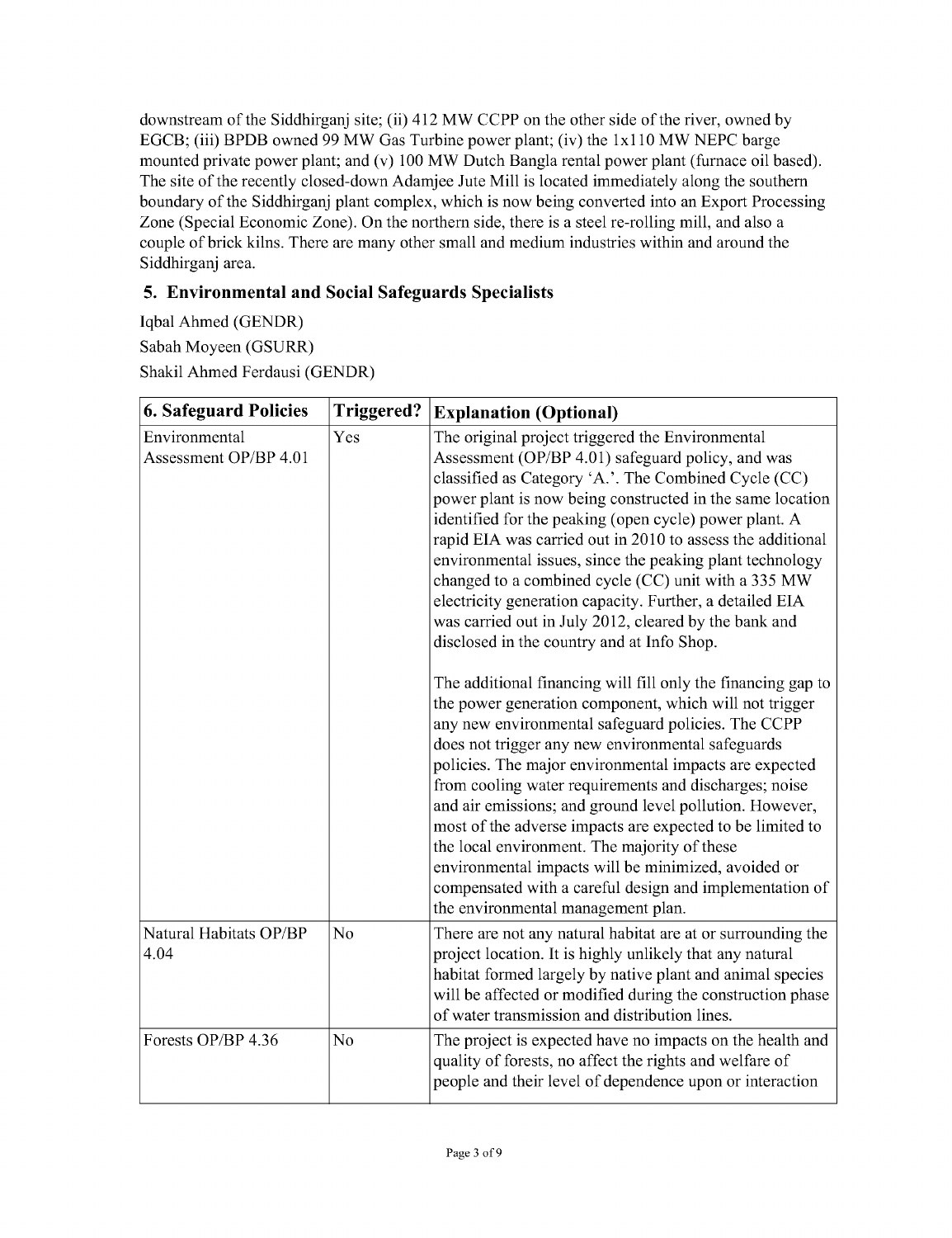|                                                   |     | with forests and bring no changes in the management,<br>protection, or utilization of natural forests or plantations.<br>As such, the policy has not been triggered.                                                                                                                                                                                                                                                                                                                                                                                                                                                                                                                                                                                                                                                                                                                                                                                                                                                                                                                                                                                                                                                                                                                                                                                                                                                                                                                                                                                                                                      |
|---------------------------------------------------|-----|-----------------------------------------------------------------------------------------------------------------------------------------------------------------------------------------------------------------------------------------------------------------------------------------------------------------------------------------------------------------------------------------------------------------------------------------------------------------------------------------------------------------------------------------------------------------------------------------------------------------------------------------------------------------------------------------------------------------------------------------------------------------------------------------------------------------------------------------------------------------------------------------------------------------------------------------------------------------------------------------------------------------------------------------------------------------------------------------------------------------------------------------------------------------------------------------------------------------------------------------------------------------------------------------------------------------------------------------------------------------------------------------------------------------------------------------------------------------------------------------------------------------------------------------------------------------------------------------------------------|
| Pest Management OP 4.09                           | No  | The project is not expected to finance any synthetic<br>chemical pesticides activities and the policy has not been<br>triggered.                                                                                                                                                                                                                                                                                                                                                                                                                                                                                                                                                                                                                                                                                                                                                                                                                                                                                                                                                                                                                                                                                                                                                                                                                                                                                                                                                                                                                                                                          |
| Physical Cultural<br>Resources OP/BP 4.11         | No  | Since the activity is limited to the open premises of<br>EGCB, no impact on landscape with archaeological,<br>paleontological, historical, architectural, religious,<br>aesthetic, or other cultural significance is expected.                                                                                                                                                                                                                                                                                                                                                                                                                                                                                                                                                                                                                                                                                                                                                                                                                                                                                                                                                                                                                                                                                                                                                                                                                                                                                                                                                                            |
| Indigenous Peoples OP/<br>BP 4.10                 | No  | There is no tribal/indigenous people in the project<br>influence area.                                                                                                                                                                                                                                                                                                                                                                                                                                                                                                                                                                                                                                                                                                                                                                                                                                                                                                                                                                                                                                                                                                                                                                                                                                                                                                                                                                                                                                                                                                                                    |
| <b>Involuntary Resettlement</b><br>OP/BP 4.12     | No  | The original project triggered this policy since there were<br>power and gas transmission components. There is no<br>requirement for land acquisition, displacement of people<br>or adverse livelihood impacts anticipated due to this AF<br>as all project activities are restricted within the power<br>plant complex and on land belonging to the power station.<br>No adverse social impacts are expected.<br>There is a school within the complex comprising primary<br>and secondary sections. Since the primary section is<br>severely overcrowded and housed in an old, damp and<br>dark section of the building the project has agreed to shift<br>the primary section of the school to an allocated spot<br>within the complex (in close proximity to the existing<br>building) where a four-six story building will be built.<br>Presently there is a very old and dilapidated building on<br>the spot which is vacant and should be pulled down for<br>safety reasons. The project will also provide additional<br>toilet facilities in the existing school building and equip a<br>library and computer lab there. This is undertaken as a<br>safeguards plus activity for the project and is completely<br>voluntary in nature. The new building and other facilities<br>in the old building will be designed in close consultation<br>with the schools authorities, students, respective parents<br>and EGCB. An SMP will be prepared to document the<br>consultative process for the design of the new facilities,<br>especially taking into account the gender aspects of the<br>design. |
| Safety of Dams OP/BP<br>4.37                      | No  | The project does not finance any new dams.                                                                                                                                                                                                                                                                                                                                                                                                                                                                                                                                                                                                                                                                                                                                                                                                                                                                                                                                                                                                                                                                                                                                                                                                                                                                                                                                                                                                                                                                                                                                                                |
| Projects on International<br>Waterways OP/BP 7.50 | Yes | The new combined cycle configuration will draw about<br>12.5 cubic meters per second of water from the nearby<br>Sitalakhya river. The Sitalkhya drains into the Meghna<br>and Padma rivers and ultimately the Bay of Bengal. This<br>policy was triggered during the Level-1 restructuring                                                                                                                                                                                                                                                                                                                                                                                                                                                                                                                                                                                                                                                                                                                                                                                                                                                                                                                                                                                                                                                                                                                                                                                                                                                                                                               |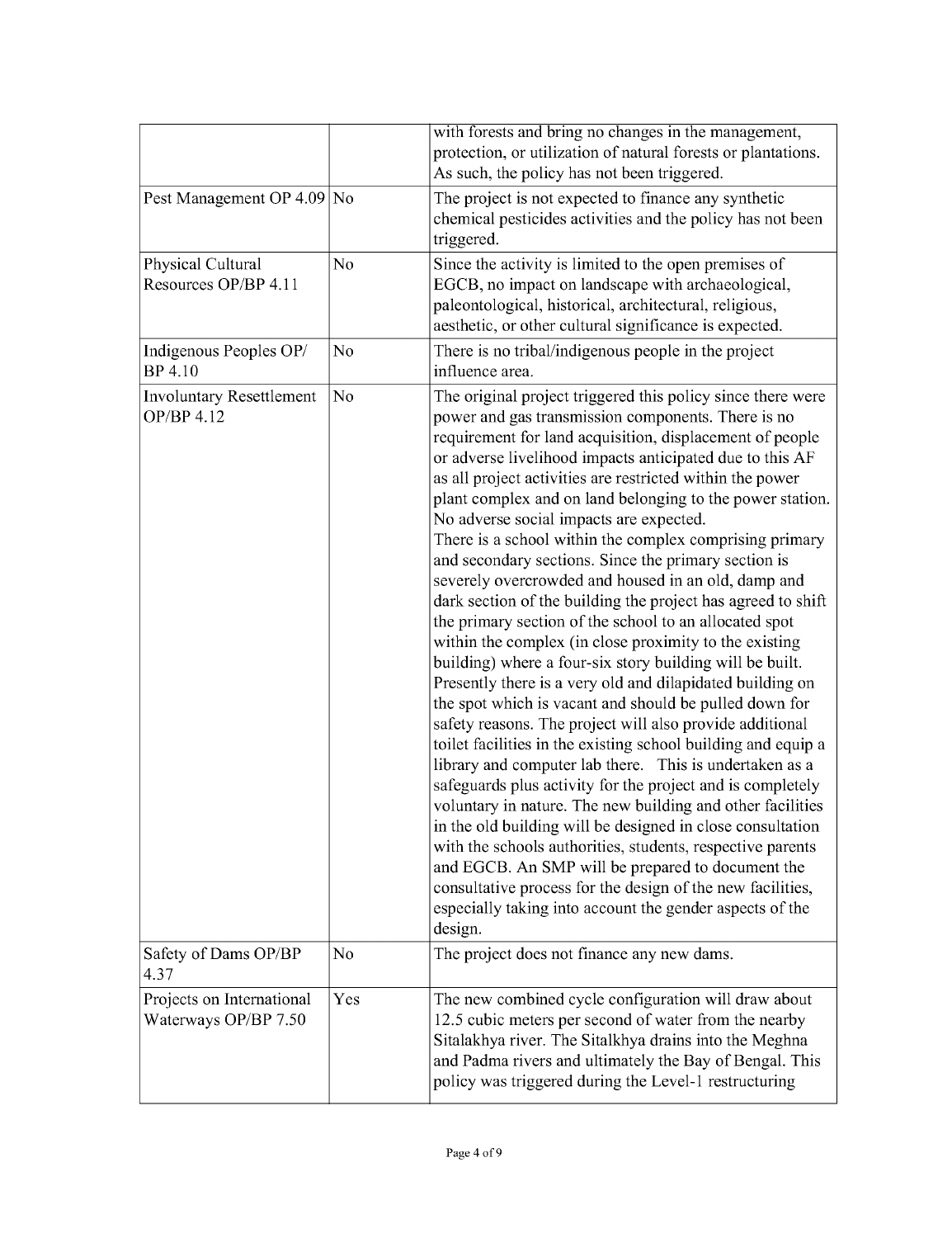|                                          |    | project due to change of power plant technology. The<br>notification was made and also no objection has been<br>received. |
|------------------------------------------|----|---------------------------------------------------------------------------------------------------------------------------|
| Projects in Disputed<br>Areas OP/BP 7.60 | No |                                                                                                                           |

## **II. Key Safeguard Policy Issues and Their Management**

### *A. Summary of Key Safeguard Issues*

#### **1. Describe any safeguard issues and impacts associated with the proposed project. Identify and describe any potential large scale, significant and/or irreversible impacts:**

The original project was classified as category **'A'.** It also falls under the 'Red' category as per the country legislation. **A** full scale of Environment Assessment **(EA)** was carried out for the peaking power plant during the project preparation. **EGCB** again carried out the **EA** since the technology, capacity and area requirement have been changed for **CCPP.** The **CCPP** has high efficiency (comparing to open cycle peaking power plant) resulting in lower fuel consumption with resultant minimum environmental pollution per kWh produced, and conservation of primary energy.

The **EIA** of **CCPP** did not envisage any significant negative impact on VECs (valued environment components) in the influence area due to the project activities .The combined cycle power plant incorporated a closed loop cooling system. It reduces significantly the water requirement (less than 2% loss) and does not generate any thermal effluent which needs to be discharged in the river system.

Since the project site is located in a developed area that does not appear to be ecologically sensitive, impacts of project activities on most ecological parameters (e.g., floral and faunal habitat and diversity) are mostly insignificant. The important physico-chemical parameters that are likely to be affected **by** the project activities include air quality and noise level. The noise generated from construction activities might become a source of annoyance at the school located close to the project site. Mitigation measures, including shifting of the locations of water treatment plant (WTP) and effluent treatment plant (ETP) have been agreed in order to reduce noise exposure. During the operational phase, high level of noise is expected to be generated within the confines of the turbine and generator installations. Modeling study suggests that the effect of increased NOx and PM in the ambient air due to emission from the power plants will not be very significant.

The original project triggered OP 4.12 Involuntary Resettlement as it involved the installation of a gas pipeline **(GTCL** component) and a power transmission lines (PGCB component). Social Impact Assessments and Resettlement Action Plans were prepared, approved and implemented **by** both **GTCL** and PGCB. Monitoring and completion reports were submitted **by** both agencies. In case of PGCB the first RAP prepared showed heavy resettlement impacts and negative community reaction. Based on this PGCB agreed to change the entire route, bringing down the resettlement impacts to a minimum which were fully mitigated through a new **SIA** and RAP. **GTCL** implemented the gas pipeline which resulted in mostly temporary impacts through requisition of land; all impacts were identified through a comprehensive **SIA** and RAP. **GTCL** hired an **NGO** with a respectable history in implementing resettlement programs to implement the RAP.

An **SIA** was carried out **by EGCB** for the power plant. It is not anticipated that this **AF** will trigger OP 4.12 as the activities proposed are strictly restricted within the power station compound on a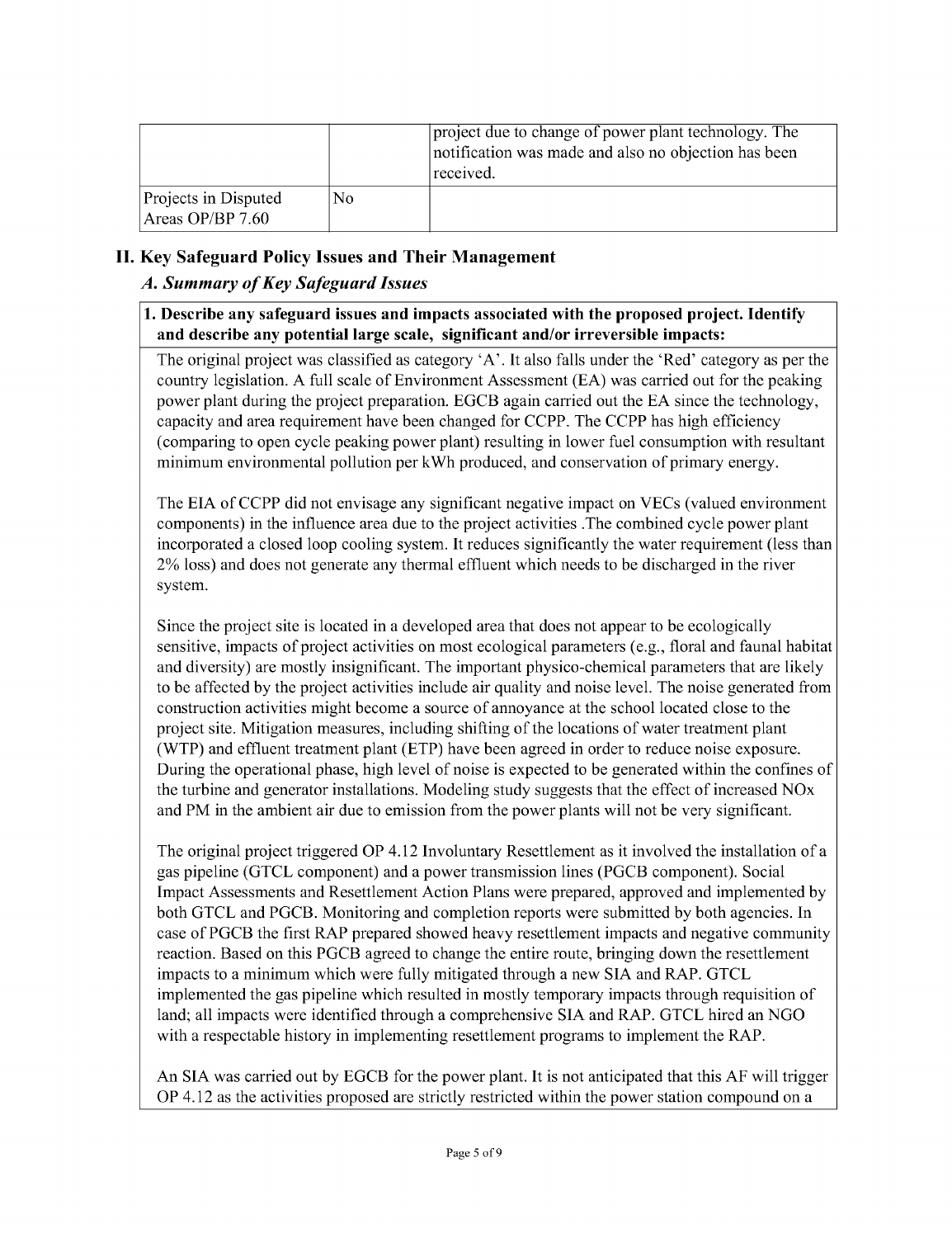piece of land that belongs to the Power Development Board and specifically allocated for the purpose of the project. No land acquisition, displacement of people or adverse impacts on livelihoods are expected. There are no indigenous communities within or around the project location.

There is a school building within the complex. Children of staff working in the power complex as well as those coming from the surrounding areas, attend the school. The primary section of the school is particularly overcrowded, in poor physical condition and is unsafe. As a safeguards plus measure, the project has agreed to build a new six-storied building across the existing school to shift out the primary section (with classrooms, adequate toilet facilities, teachers rooms, sick room and a common area on the ground floor for extracurricular activities). The project will also provide new toilet facilities in the existing school which are urgently required and will equip a library and computer for the secondary school. The design of all these facilities has been been done in close consultation with the school authorities, teachers, students, respective parents, **EGCB** and other relevant stakeholders. Initial engagement with them has demonstrated very positive reactions. The activities are completely voluntary in nature. The new location of the primary school is across the field from the existing building. The location is well within the power complex on land that belongs to them and is presently occupied **by** an old and decrepit building which is vacant and would be pulled down in any case for safety reasons. It does not entail any social issues.

The overall compliance of safeguard management is satisfactory (also reflected in last project ISR). In addition of the **EIA,** the contractor of the **CCPP** has prepared the Environmental Action Plan **(EAP)** in line with their work methodology, schedule of work, equipment standards etc. to control specific environmental impacts associated with project activities. **EGCB,** along with the Owners Engineer, monitors the construction site in regular interval to ensure the implementation of EMPs during construction. Also the laboratory test for standard parameters of ambient air, water and n oise were carried out during monitoring.

The findings from the monitoring report explored that the house-keeping is properly maintained at the plant site. Segregated solid, liquid and hazardous waste are regularly managed at a designated place **by** the contractor in a coordinated manner. Personal protective equipment (PPE) are used properly to reduce worker's health and safety hazards. **A** health care facility has been provided with qualified doctor and nurses to provide medical assistance to the workers and officers as well as the subsequent clinical facilities has been ensured. The lab test result in the monitoring report also identified that the BOD5 is higher level in the Sitalakkaha River and the noise level also exceeded the standard value of the Department of Environment (DoE), Bangladesh and it is a concern for nearby school. However, these parameters are not exceeded due to the impacts from the activities during construction. The labor camp is outside the project boundary and the labor camp has been properly managed. The sanitary latrines connected to appropriately designed septic tank system (consisting of septic tank and soak pit) to avoid any contamination of any sort around the project boundary. No human waste or solid waste is disposed in the river.

Noise mitigation measures were planned in accordance with **EIA** for the project and consultations with local school, communities and the project **PIU.** The contractor made reasonable efforts to schedule heavy noise activities for weekends or late afternoons and kept the less noisy activities for normal teaching hours (between **8** am to 2 pm) to keep a normal environment at surrounding the school compound. Also, the contractor has installed the noise barrier around the construction activities, where noise was unavoidable.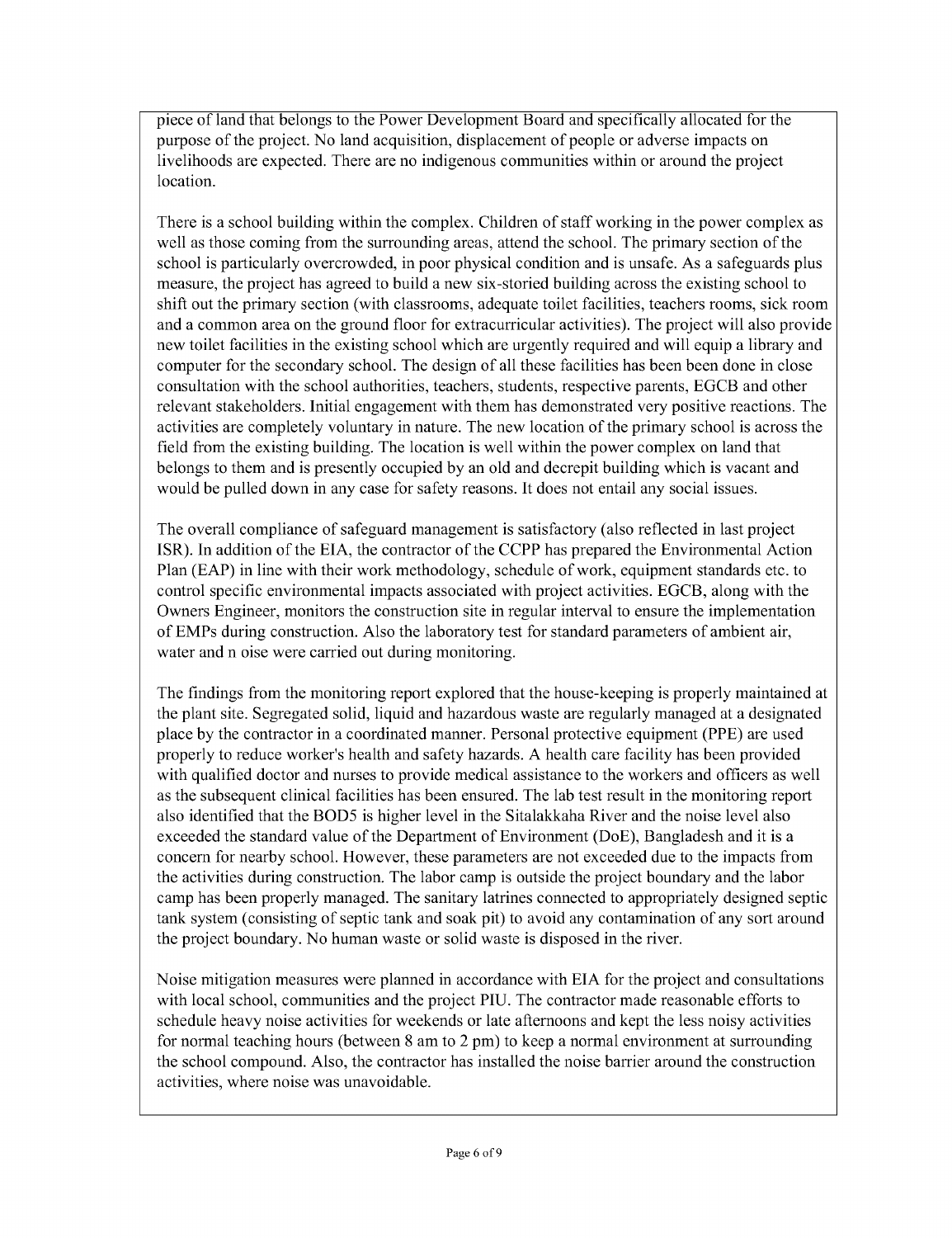To reduce the noise exposure at the school area during operation phase, the water treatment plant (WTP) and effluent treatment plant (ETP) of proposed power plant have been relocated. In addition, the planting of trees outside the entire northern boundary of the school (around *7* meters corridor) will be done after completion of power plant and the school boundary wall will be raised up. As stated above, the project has agreed to build a new six-story building across the field from the existing building to shift out the primary section.

### **2. Describe any potential indirect and/or long term impacts due to anticipated future activities in the project area:**

Additional power generation capacity may be added in near future in the area. Since these will also be natural gas-fired, the negative impact on air quality are expected to be marginal. Although the **EIA** of **CCPP** did not envisage any significant negative impact on VECs (valued environment components) in the influence area due to the project activities, however, the limited cumulative impact assessment showed that there are large number industries, other power plants, brick kilns etc. surrounding the proposed project area and all of which contribute to pollution on physical environment of surrounding sites. In view of this findings, the Power Cell under the Ministry of Power, Energy and Mineral Resources took an initiative to carry out Cumulative Environmental Impact Assessment **(CEIA)** in the power hub area to assess cumulative impacts and prepare appropriate management plan to implement future planned projects for power generation. Power Cell faced considerable difficulty in identifying qualified firms to undertake the **CEIA** and finally hired an international firm for this in May, **2015.** The firm commenced the work and submitted an interim report of **CEIA** on July **29,** *2015.* **A** comprehensive analysis of cumulative impacts on VECs will be conducted in the subsequent stage of the study. It will involve estimating of present and future state of the VECs that may result from the impacts they experience from the present and future developments. Indicators will be established for expression of **VEC** condition. The effects on all the indicators associated with **VEC** will be aggregated. Management strategies and procedures would be designed to manage cumulative impacts to plan the future project. The final report is expected **by** March **2016.**

There are no adverse social impacts anticipated under the **AF.**

### **3. Describe any project alternatives (if relevant) considered to help avoid or minimize adverse impacts.**

The alternative analysis between combined cycle power plant and open cycle power plant has been carried out. In terms of resource utilization, the combined cycle power plant is more efficient and does not discharge high temperature exhaust or steam into the air, and hot water into the river since it has a close loop cooling system. In addition, an alternative analysis from environmental perspective was carried out on the two proposed locations within the Siddhirganj power generation complex and the best option is selected for the project. The project footprint was analyzed several times from a social impact perspective and has been re-designed to yield the minimum social cost option (present design).

#### **4. Describe measures taken by the borrower to address safeguard policy issues. Provide an assessment of borrower capacity to plan and implement the measures described.**

**EGCB** has updated the Environmental Impact Assessment **(EIA)** and conducted a Social Impact Assessment **(SIA)** considering the new technology option and larger area requirement. **EGCB** has been has used certification of **ISO** 14001-2004 (Environmental Management Standard) and **OHSAS 18001: 1999** (Occupational Health and Safety Management Systems) as the eligibility criteria for selection of the contractor. **EGCB** made requirement for the contractor to prepare the environmental action plan based on their equipment specification, construction schedule and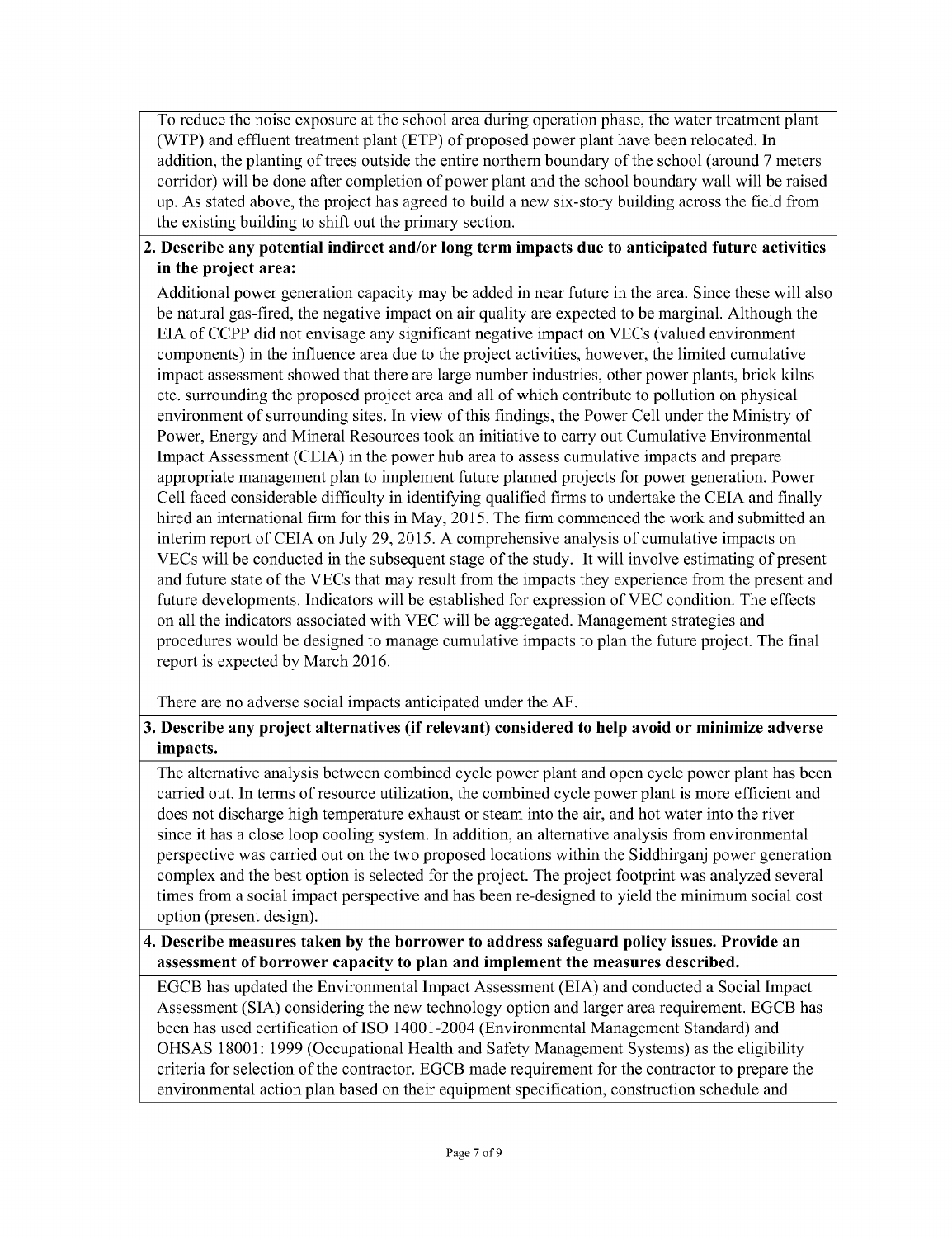agreed Environmental Management Plan (EMP) under **EIA.**

Presently **EGCB** has formed an Environment Management committee, comprised with Environment Manager, Field Executive Engineer and Chemist of **EGCB** along with Environmental Specialist of Owner Engineers for the environmental monitoring and preparing quarterly progress reports on safeguards monitoring. **EGCB** has been familiar with the safeguards requirement and also working on further institutional capacity building. **EGCB** is also in the final stage for establishing their separate environment unit/cell, staffed **by** one Deputy General Manager **(DGM),** one Manager and one Assistant Manager.

Under the original project, **EGCB, GTCL** and PGCB prepared all necessary safeguards documents and implemented them. There was significant capacity building done for the agencies through training and study tours. PGCB and **GTCL** have developed sufficient in-house capacity to manage resettlement programs.

#### *5.* **Identify the key stakeholders and describe the mechanisms for consultation and disclosure on safeguard policies, with an emphasis on potentially affected people.**

The key stakeholders are the households living within and surrounding the Siddhirganj Power Hub. There were consultations with the people during the EAs and **SA.** Their comments and suggestions have been reflected in EAs and **SA.** The **EA** was also presented on September **6,** 2012 in a national workshop to the Board of Directors and senior management of **EGCB,** Department of Environment (DoE), the World Bank and the relevant stakeholders. The updated **EA** also incorporated the comments as raised in the presentation. The **EA** summary was translated and disclosed into local language (Bangla). **EA** is also available in the EGCB's website (www.egcb. com.bd).

### *B. Disclosure Requirements*

| Environmental Assessment/Audit/Management Plan/Other                                                                |             |  |  |  |
|---------------------------------------------------------------------------------------------------------------------|-------------|--|--|--|
| Date of receipt by the Bank                                                                                         | 15-Jul-2012 |  |  |  |
| Date of submission to InfoShop<br>15-Jul-2012                                                                       |             |  |  |  |
| For category A projects, date of distributing the Executive<br>////<br>Summary of the EA to the Executive Directors |             |  |  |  |
| "In country" Disclosure                                                                                             |             |  |  |  |
| Bangladesh<br>15-Jul-2012                                                                                           |             |  |  |  |
| Comments:                                                                                                           |             |  |  |  |
| If the project triggers the Pest Management and/or Physical Cultural Resources policies, the                        |             |  |  |  |

**If the project triggers the Pest Management and/or Physical Cultural Resources policies, the respective issues are to be addressed and disclosed as part of the Environmental Assessment/ Audit/or EMP.**

**If in-country disclosure of any of the above documents is not expected, please explain why:**

#### *C Compliance Monitoring Indicators at the Corporate Level*

| <b>OP/BP/GP 4.01 - Environment Assessment</b>                                                                |                                                                                                                  |  |  |  |  |
|--------------------------------------------------------------------------------------------------------------|------------------------------------------------------------------------------------------------------------------|--|--|--|--|
| Does the project require a stand-alone EA (including EMP)<br>report?                                         | $\begin{bmatrix} \text{Yes} \end{bmatrix}$ No $\begin{bmatrix} \end{bmatrix}$ NA $\begin{bmatrix} \end{bmatrix}$ |  |  |  |  |
| If yes, then did the Regional Environment Unit or Practice<br>Manager (PM) review and approve the EA report? | $ Yes \, [ \, X \, ] \, No \, [ \, ] \, NA \, [ \, ]$                                                            |  |  |  |  |